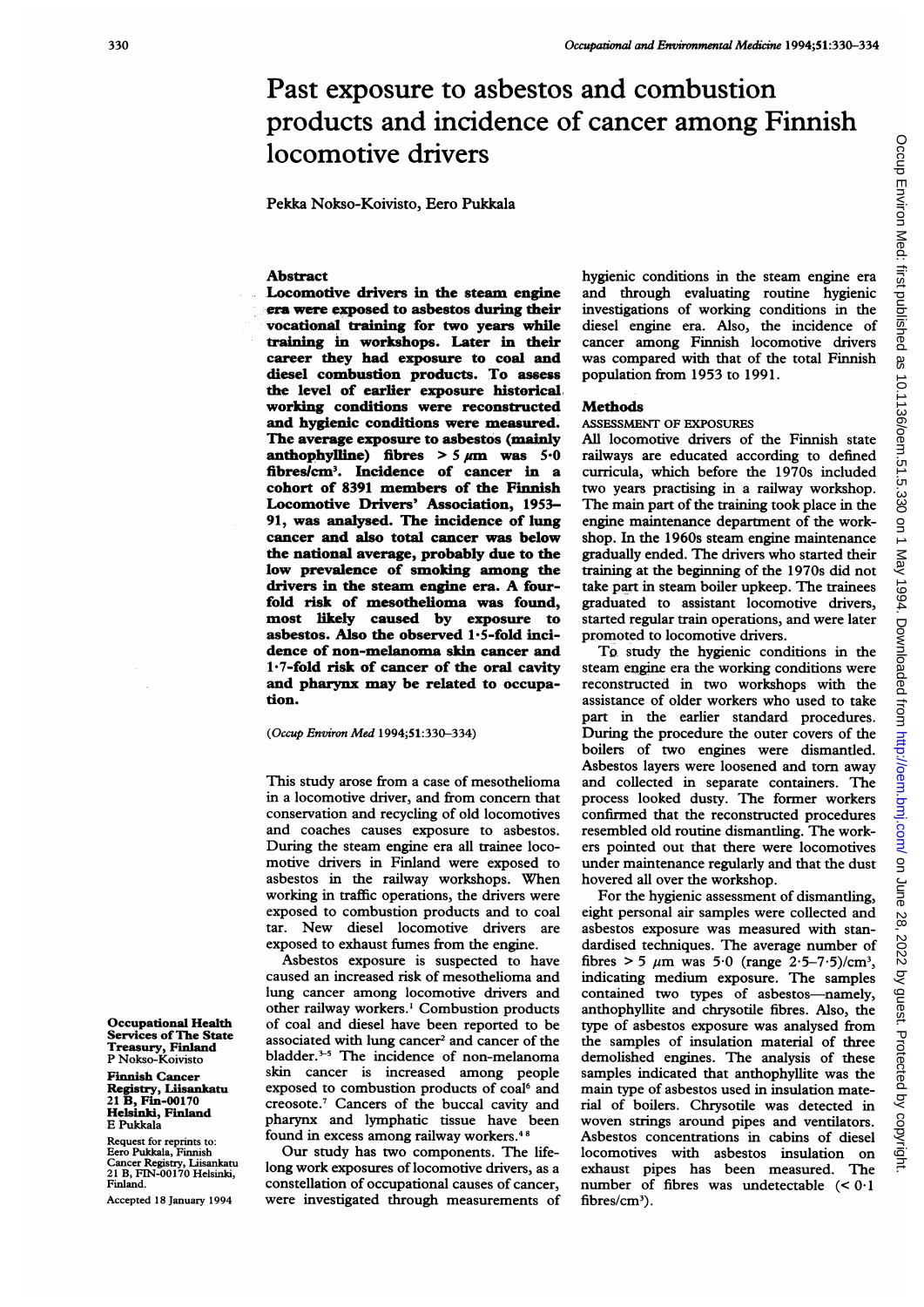The concentration of benz(a)pyrene and dust exposure in rolling stock and during a journey was measured in the cabin of a renovated steam locomotive with standard occupational hygienic methods. While cleaning and declinkering a fire box, which took less than half an hour a day, the concentrations of benz(a)pyrene varied from 0-006 to 0-025  $\mu$ g/m<sup>3</sup> and dust concentrations from 1.0 to 1.6  $mg/m<sup>3</sup>$ . During the journey the concentrations of benz(a)pyrene were lower, from 0-003 to 0.010  $\mu$ g/m<sup>3</sup>. Dust concentrations varied from  $0.7$  to  $2.8$  mg/m<sup>3</sup>. Routine hygienic measurements in cabins of diesel engines and in rolling workshops in Finnish railways indicated that the concentrations of particles and benz(a)pyrene in diesel engines were similar to those in the steam engine. No nitrogen oxides were detected during steam engine operations, but according to routine hygienic measurements in Finnish railways the diesel engine drivers are exposed to nitrogen compounds emitted by the engines in the cabins and in rolling stock.9

As well as the exposure directly linked to train operations, locomotive drivers were exposed to organic substances such as lubricating oils, coal tar (creosote), and coal.

# COHORT STUDY OF INCIDENCE OF CANCER

The cancer risk of locomotive drivers was studied in a retrospective cohort study. The cohort consisted of all members of the Finnish Locomotive Drivers' Association between the years 1953 and 1991-that is, all Finnish drivers since 1953. Retired locomotive drivers remain members of the association up to their death. All drivers were men. The cohort consisted of 8693 members; 302 members (3-5%) were excluded because of inadequate personal identification data. Follow up for

Table 1 Person-years under follow up among the 8391 Finnish locomotive drivers, 1953-91, by period and follow up time since first employment

| Period  | Follow up time $(y)$ |           |       |        |  |  |  |  |
|---------|----------------------|-----------|-------|--------|--|--|--|--|
|         | $0 - 14$             | $15 - 29$ | $30+$ | Total  |  |  |  |  |
| 1953-65 | 35 333               | 24 101    | 7506  | 66 940 |  |  |  |  |
| 1966-78 | 14 957               | 35 756    | 18516 | 69 229 |  |  |  |  |
| 1979-91 | 25 111               | 14 655    | 36819 | 76 585 |  |  |  |  |
| 1953-91 | 75 401               | 74 512    | 62841 | 212754 |  |  |  |  |

Table 2 Expected (Exp) and observed (Obs) numbers of cancer cases, 1953-91, among locomotive drivers and the standardised incidence ratios (SIR) with their 95% CIs, by site

| Primary site (ICD-7)                   | <b>Obs</b> | Exp | <b>SIR</b> | (95% Cl)        |
|----------------------------------------|------------|-----|------------|-----------------|
| All sites (140-204)*+                  | 915        | 962 | 0.95       | $(0.89 - 1.01)$ |
| Oral cavity and pharynx (143–148)      | 17         | 10  | 1.75       | $(1.02 - 2.80)$ |
| Stomach (151)                          | 86         | 112 | 0.77       | $(0.61 - 0.94)$ |
| Colon (153)                            | 36         | 37  | 0.98       | $(0.69 - 1.36)$ |
| Rectum (154)                           | 29         | 34  | 0.85       | $(0.57 - 1.22)$ |
| Lung and trachea $(162.0-1)$           | 236        | 274 | 0.86       | $(0.75 - 0.97)$ |
| Mesothelioma $(162.2, 158)$            | 8          | 2   | 4.05       | (1.75–7.97)     |
| Prostate (177)                         | 122        | 109 | 1.12       | $(0.92 - 1.32)$ |
| <b>Kidney</b> (180)                    | 38         | 31  | 1.25       | $(0.88 - 1.70)$ |
| Bladder, ureter, urethra $(181.0)^*$   | 48         | 44  | $1 - 08$   | (0-80–1-43)     |
| Skin melanoma (190)                    | 17         | 17  | 0.99       | (0·57–1·57)     |
| Skin (non-melanoma) (191) <sup>+</sup> | 32         | 21  | 1.53       | $(1.04 - 2.15)$ |
| Non-Hodgkin's lymphoma (200,202)       | 19         | 24  | 0.78       | $(0.47 - 1.21)$ |
| Hodgkin's disease (201)                | 7          | 8   | 0.83       | $(0.34 - 1.72)$ |
| Leukaemia (204)                        | 21         | 24  | 0.87       | $(0.54 - 1.32)$ |

\* Excludes papillomas of the bladder.

tExcludes basal cell carcinomas of the skin.

death and emigration was performed in a record linkage with the Central Population Register of Finland.

The calculation of person-years started at the beginning of the membership or on <sup>1</sup> January 1953, whichever was later, and ended at death or emigration or on 31 December 1991, whichever occurred first.

At the Finnish Cancer Registry cancer cases of the cohort were identified by means of an automatic record linkage with a unique personal identification number assigned to everyone resident in Finland since the beginning of 1967. For those people who had died between 1953 and 1966 the follow up was performed manually with names, dates of birth, and places of residence as keys. The observed number of cases and person-years at risk were counted for five year age groups for three 15 year follow up periods since first employment, separately for 1953-65, 1966-78, and 1979-91. It should be noted that all the Finnish locomotive drivers start their training at about the same age, from 16 to 20. This means that there is no need to report results by both follow up time since first employment and age.

The expected numbers of cases for total cancer and for specific cancer types were calculated by multiplying the number of personyears in each age group by the corresponding average incidence of cancer in Finland during the period of observation. The specific cancer types selected for study were cancers earlier reported to be linked with asbestos or derivaties of coal and diesel combustion products including creosote. These are mouth and pharynx, stomach, colon, lung and trachea, mesothelioma, prostate, kidney, bladder, ureter and urethra, skin melanoma, skin (non-melanoma), lymphatic tissue (non-Hodgkin's), Hodgkin's disease, and leukaemia.

To calculate the standardized incidence ratio (SIR) for each group, the observed number of cases was divided by the expected number. Significance was tested by the Mantel-Haenszel  $\chi^2$  test, on the presumption that the number of observed cases followed a Poisson distribution.

# Results

The number of person-years under follow up for 8391 men in the cohort was 212 800 (table 1). The mean duration of follow up was  $25.4$  years.

During the 38 year observation period, 915 cases of cancer were found; the expected number was 962 (table 2). The SIR for total cancer was significantly lower than expected only in the first period, 1953-65 (131 observed cases (Obs)  $v$  163 expected (Exp), SIR 0-81, 95% confidence interval (95% CI) 0-67-0-94). In later periods the SIR for total cancer was close to unity. The reduction in the risk in the first period was totally attributable to cancers of the stomach (SIR  $0.60$ , 21 Obs v 35 Exp, 95% CI 0-37-0-92) and lung (SIR 0-64, 29 Obs v 46 Exp, 95% CI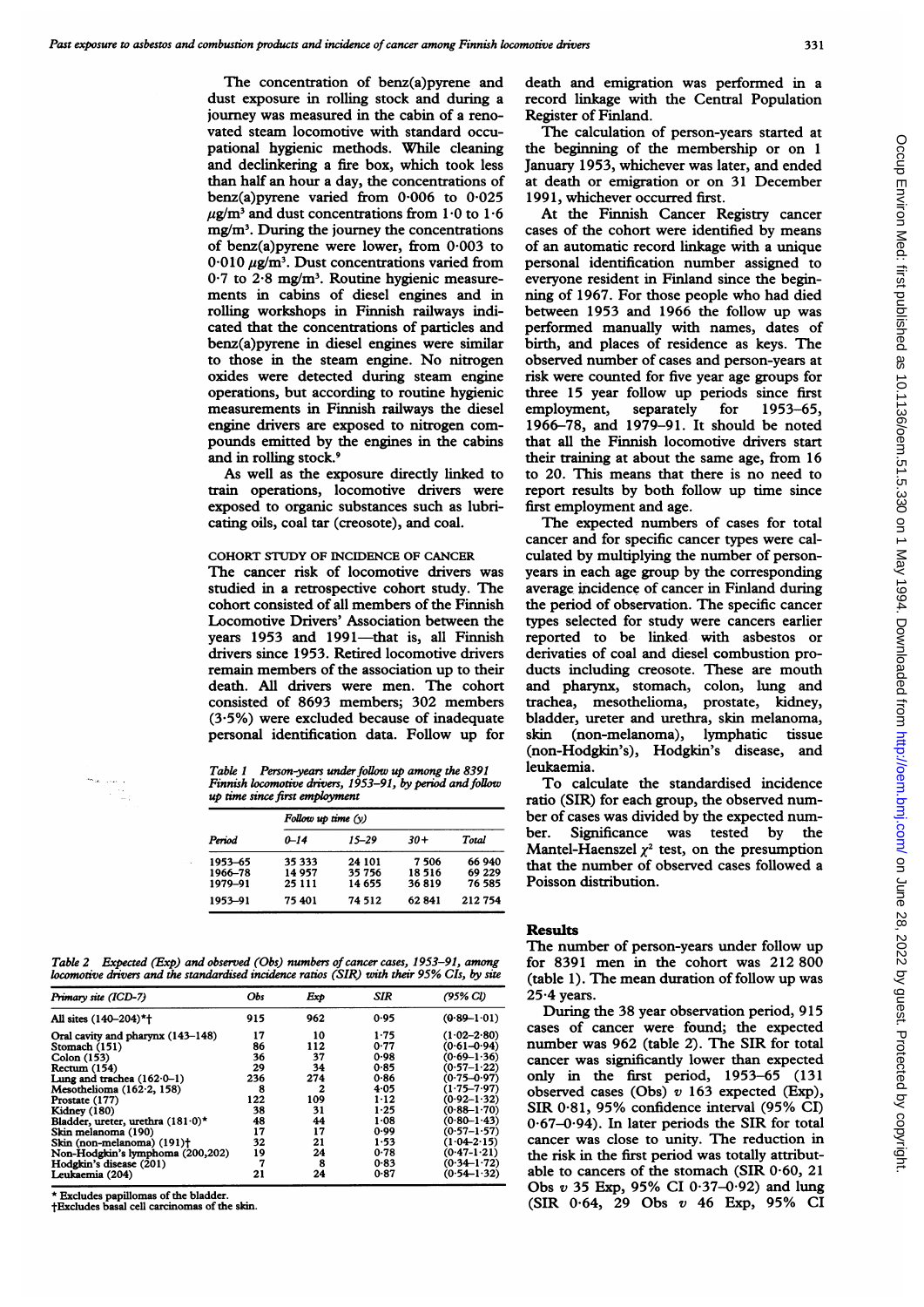Table 3 The observed (Obs) numbers of cancer cases and the standardised incidence ratios 1953-91 (SIRs) with their 95% CIs for selected sites among Finnish locomotive drivers, 1953-91 by follow up time since first employment

| Primary site (ICD-7)                                                                                                     | Follow up time $(y)$ |                          |                                                                                                  |                        |                                      |                                                                                                                |                                  |                                              |                                                                                                                |
|--------------------------------------------------------------------------------------------------------------------------|----------------------|--------------------------|--------------------------------------------------------------------------------------------------|------------------------|--------------------------------------|----------------------------------------------------------------------------------------------------------------|----------------------------------|----------------------------------------------|----------------------------------------------------------------------------------------------------------------|
|                                                                                                                          | $0 - 14$             |                          |                                                                                                  | $15 - 29$              |                                      |                                                                                                                | $\geqslant$ 30                   |                                              |                                                                                                                |
|                                                                                                                          | Obs                  | <b>SIR</b>               | (95% CI)                                                                                         | Obs                    | <b>SIR</b>                           | (95% CI)                                                                                                       | Obs                              | SIR                                          | (95% CI)                                                                                                       |
| All sites                                                                                                                | 26                   | 0.64                     | $(0.42 - 0.93)$                                                                                  | 190                    | 0.96                                 | $(0.83 - 1.10)$                                                                                                | 699                              | 0.97                                         | $(0.90 - 1.03)$                                                                                                |
| Oral cavity and pharynx<br>Lung and trachea<br>Mesothelioma<br>Kidney<br>Bladder, ureter, urethra<br>Skin (non-melanoma) | 6                    | $1 - 02$<br>0.05<br>0.99 | $(0 - 6.15)$<br>$(0.37 - 2.22)$<br>$(0-72.6)$<br>$(0 - 4.35)$<br>$(0 - 4.94)$<br>$(0.02 - 5.49)$ | 4<br>43<br>9<br>9<br>6 | 1.56<br>0.73<br>1.31<br>1.35<br>1.67 | $(0.43 - 4.00)$<br>$(0.53 - 0.97)$<br>$(0.00 - 10.9)$<br>$(0.60 - 2.49)$<br>$(0.62 - 2.57)$<br>$(0.61 - 3.64)$ | 13<br>187<br>8<br>29<br>39<br>25 | 1.96<br>0.89<br>5.04<br>1.27<br>1.05<br>1.53 | $(1.05 - 3.36)$<br>$(0.77 - 1.02)$<br>$(2.18 - 9.93)$<br>$(0.85 - 1.82)$<br>$(0.75 - 1.43)$<br>$(0.99 - 2.25)$ |

 $0.43-0.91$ ). In the more recent observation periods the relative risk of lung cancer approached unity: The SIR was 0-87 (95% CI 0'70-1-07) in 1966-78 and 0-93 (95% CI 0.77-1.10) in 1979-91.

No cases of mesothelioma were diagnosed during the first 30 years of follow up since first employment, but after that the risk was significantly increased (SIR 5.04, 95% CI  $2.18 - 9.93$ , table 3).

The significantly increased risks for cancer of the oral cavity and pharynx (SIR 1-75) and for non-melanoma skin cancer (SIR 1-53) were due to the excess of cases after 15 years of follow up.

The SIR for other analysed cancers remained close to unity over the whole observation period and there were no systematic changes by follow up time.

#### **Discussion**

The 8391 locomotive drivers in our cohort form a homogeneous group starting their career at the same age and having similar training. The loss of 3-5% of the members of the original cohort due to inadequate identification data is likely to be non-systematic and therefore should not have caused any bias in the results. In the steam engine era they were exposed to asbestos during their two years of training. In traffic operations they were exposed to combustion products of the fuels of engines.

The reconstruction showed that the insulation of the boilers caused at least a medium exposure to asbestos. The dust hovered in the air all the working day. American'0 and Swedish' studies based on enquiries of working conditions obtained similar estimations of exposure. The mean fibre counts in asbestos textile factories in the late 1940s and early 1950s have been estimated to be 5-10 fibres/cm<sup>3</sup>.<sup>11</sup>

The levels of asbestos exposure in the railway workshops were typical of heavy industry from the 1920s to the 1970s. In Finland the main component was anthophylline produced in domestic mines. The exposure of locomotive drivers was not exclusively to anthophylline fibres as chrysotile was detected in samples taken around the pipes of locomotives. In minerological investigations in the Finnish asbestos mining area, the source of asbestos used in the railways, traces of tremolite have also been found.'2

Amphibole varieties of asbestos have been considered to be the main causal agent of mesothelioma."3 Chrysotile has been shown to increase risk of lung cancer-for example, in asbestos textile operations.'4 Also, increased risk of bronchial cancer occurs among anthophylline miners even when cigarette smoking is taken into account.<sup>15</sup> The Finnish locomotive drivers have been exposed to anthophylline asbestos contaminated with chrysotile and tremolite.

Results of earlier studies that show an increased risk of mesothelioma among railway workers vary considerably due to differences in type of asbestos and duration and level of the exposure. Mancuso<sup>16</sup> found that one in 13 machinists exposed to chrysotile developed mesothelioma, and mesothelioma constituted 34% of all cancer deaths. Railway occupations in the United States with regular asbestos exposure (skilled trades, steam locomotive repair) had an odds ratio of 21-4, but the occupations with potential intermittent exposure (engineers) had a non-significant odds ratio of only  $2.3$ .<sup>17</sup> In a Swedish cancer registry study an increased risk of 9-5 (four cases observed) was found among workers working in the railway equipment manufacturing industry.<sup>18</sup>

Peto has stated that brief early exposure to asbestos may produce a substantial risk of mesothelioma but only a small increased risk of bronchial carcinoma, whereas 20 years of asbestos exposure from the age of 45 to 65 might increase the risk much more for bronchial carcinoma than for mesothelioma.'9 The results of our study are consistent with this model. The short term medium exposure to asbestos seems to be associated with a relative risk of 4 for mesothelioma but the risk of lung cancer is not increased. The incidence of lung cancer was below the national average and there was no increase with increasing follow up since first employment.

In our cohort all the cases of mesothelioma occurred more than 30 years since first employment, and only one of eight cases was younger than 60. This finding is similar to those reported earlier. The malignant consequences of asbestos exposure appear 30 to 40 years after exposure.<sup>14 17</sup> 20 21

Smoking is the most important non-occupational risk factor for mesothelioma and especially for lung cancer. The upward trend in the SIR of lung cancer from 0-6 in the 1950s to 0-9 in the 1980s in our study can be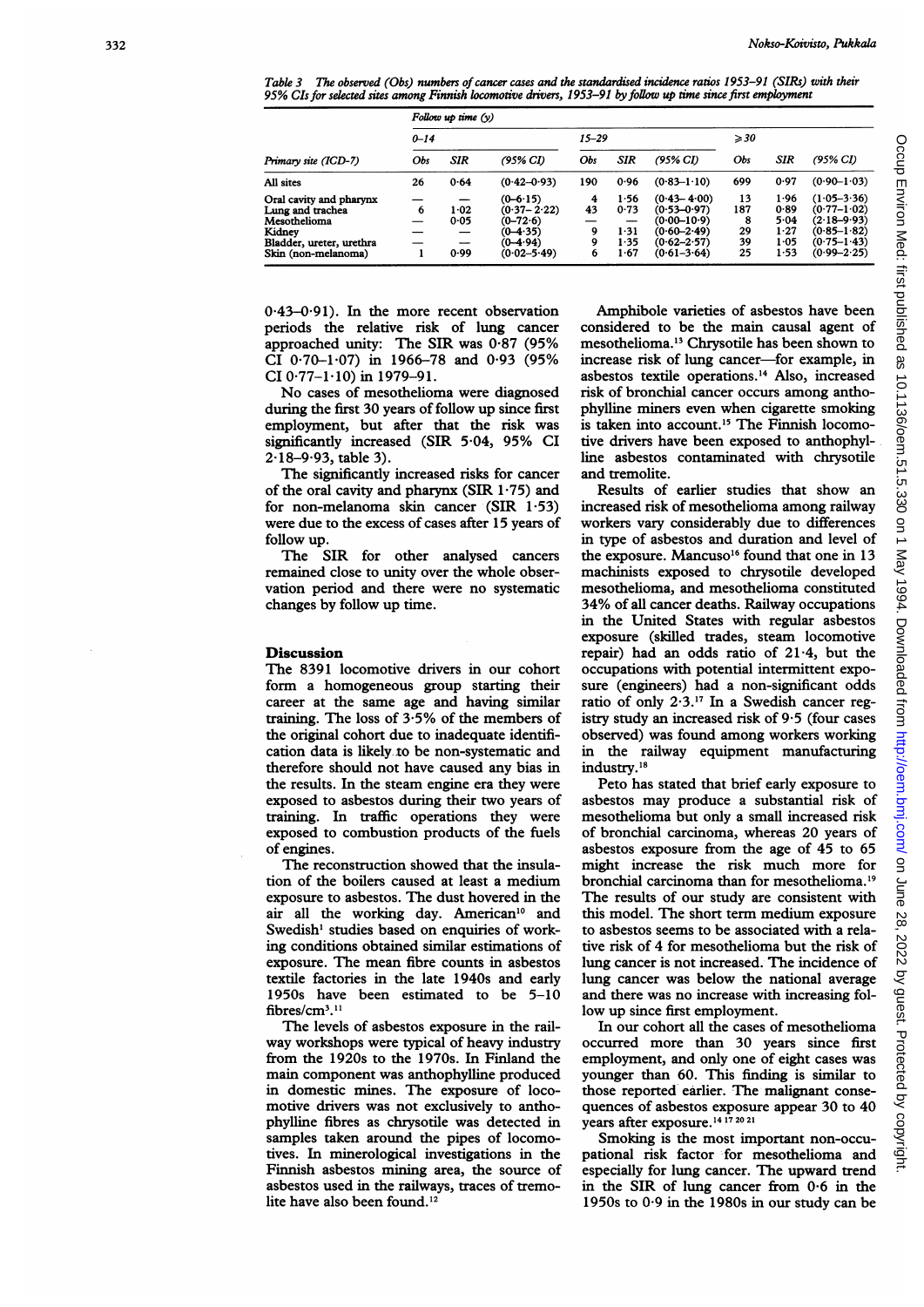explained by changes in exposures (asbestos, combustion products) and in smoking habits. Smoking, diesel exhaust fumes, and asbestos have been suggested to have interactive effects on risk of lung cancer.<sup>22</sup> Diesel locomotives. causing exposure to diesel exhaust, were introduced to the railways in the 1950s. The exposure to combustion products among locomotive drivers is, however, only slightly above the national average. The exposure to benz(a)pyrene is above that of Finnish town air.2' In a Swedish study of traffic workers with the same level of diesel exhaust exposure as Finnish locomotive drivers there were no detected signs of urinary mutagenicity or increased thioether excretion in urine.'

In the steam engine era Finnish locomotive drivers were not heavy smokers. Anecdotal evidence indicates that draughts in the cabin prevented drivers from appreciating smoking. It may be assumed that the increased smoking in the less draughty cabins of diesel locomotives with less physical work and more passive monitoring would have increased the risk of lung cancer close to the national average. A cross sectional study of Finnish locomotive drivers in the year 1976 showed that 40% of them were current smokers, 34% had stopped smoking, and 26% had never smoked.<sup>24</sup> These percentages are similar to those of the whole Finnish population in 1979.25

Asbestosis insulation workers in the United States and Canada have an increased risk of death from cancers of the oesophagus, colon and rectum, larynx, oropharynx, kidney, and perhaps stomach.26 Our study showed an increased SIR for oropharyngeal cancer but not for the other sites, possibly due to different exposures. On the other hand our study shows an increased risk of non-melanoma skin cancer, consistent with other experiences, in occupational medicine. Locomotive drivers are exposed to different organic substances (lubricating oils, creosote) that can cause dermal irritation and toxidermia.<sup>27</sup> A slight excess of squamous cell skin cancer has been found before among engine drivers<sup>28</sup> and creosote exposed impregnators.<sup>29</sup>

Among the members of the Brotherhood of Locomotive Engineers in the United States there were significantly raised proportionate mortality ratios for cancers of the bladder  $(2.05)$ , kidney  $(2.65)$ , digestive organs  $(1.30)$ , and lymphoreticular malignancies  $(2.05).4$ Mortality ratios for the respiratory system were not increased. The increased risks of cancer of the lower urinary tract associated with occupational exposure of locomotive drivers has been confirmed by later studies,<sup>330</sup> even when smoking was controlled for.5 We found only slightly higher risks for cancers of the bladder (SIR 1-08) and kidney (SIR  $1.25$ ), which may, taking into account the low prevalence of smoking in our cohort, include a component of occupational aetiology.

In conclusion, the fourfold risk of mesothelioma in locomotive drivers is likely to be triggered by short term asbestos exposure. Also the increased incidence of non-melanoma skin cancer and oropharyngeal cancer might be work related. Because of the low prevalence of smoking in the steam engine era the risk of lung cancer has until now been clearly below the national average. The exposure to diesel engine exhaust fumes seems to be small and its role in causing cancer neglible. The classic occupational exposures have been waning with new working conditions and gradual electrification of the railways in the 1970s and the 1980s but this benefit is not strong enough to compensate for the increasing risks associated with modem working conditions including more enclosed cabins, more monitoring, and more smoking.

This work was funded by an Occupational Health Grant from the Treasury of Finland. We thank Hannu Riipinen MSc for exposure assessments and Matti Romo MD and Heikki Hirvonen MD, Finnish State Railways, for their comments. We express our sincere thanks to Professor Nick Day and to the MRC Biostatistics Unit, Cambridge, for support in preparation of the report.

- <sup>1</sup> OhIson C-G, Klaesson B, Hogstedt C. Mortality among asbestos-exposed workers in a railway workshop. Scand asbestos-exposed workers in a railway<br>*J Work Environ Health* 1984;10:283-91.
- 2 Williams RR, Stegens NL, Goldsmith JR. Associations of cancer site and type with occupation and industry from third national cancer survey interview. J Natl Cancer Inst<br>1977:59:1147–85.
- 1977;59:1147-85.<br>3 Vinels P, Simonoto L. Estimates of the proprotion of<br>bladder cancers attributable to occupation. Scand J<br>Work Environ Health 1986;12:55-60.
- 4 Schenk TW. A mortality study of locomotive engineers, Int-B. Buffalo, NY: State University of New York, 1989.
- 
- Unsertation.)<br>
5 Schifflers E, Jamart J, Renard V. Tobacco and occupation<br>
as risk factors in bladder cancer: a case-control study<br>
in Southern Belgium. *Im 3 Cancer* 1987;39:287-92.<br>
6 Whitaker CJ, Lee WR, Downes J. Squa
- 
- 
- Health 1992;18:26-9.<br>
8 Vialana E, Bross IDJ, Houten L. Cancer experience of<br>
men exposed to inhalation of chemicals or to com-<br>
bustion products. *J Occup Med* 1976;18:787-92.<br>
9 Heino M, Ketola R, Makela P, Makinen R, Ni
- 
- 
- to asbestos: population at risk and projected mortality—<br>1980-2030. Am J md Med 1982;3:259-311.<br>11 Berry G, Lewissohn HC. Dose-response relationships for<br>asbestos related disease: implications for hygienic<br>12 Karjalainen
- 
- 
- anthophylline miners and millers. Ann NY Acad Sci 1979;330:491-5.
- 16 Mancuso TF. Relative risk of mesothelioma among railroad workers exposed to chrysotile. Am J Ind Med 1988;13:639-57.
- 
- 17 Schenker MB, Garshick, et al. A population-based case-<br>control study of mesothelioma deaths among U.S.<br>railroad workers. Am Rev Respir Dis 1986;134:461-5.<br>Halker HSR, Mclaughlin JK, Malker BK, Stone BJ,<br>Weiner JA, Eriks pleural mesothelioma in Sweden, 1961-1979. J Natl Cancer Inst 1985;74:61-6.
- 19 Peto J. Dose-response and mortality. Dose response relationship for asbestos related disease: implications for hygienic standards. Ann NY Acad Sci 1979;330: 195-203.
- 20 Jones RD, Smith DM Thomas PG. Mesothelioma in Britain in 1968-1983. Scand J Work Environ Health 1988;14:145-52.
- 21 Bignon J, Sebastien P, Di Menza L, Payan H. French mesothelioma register. Ann NY Acad Sci 1979;330: 455-66.